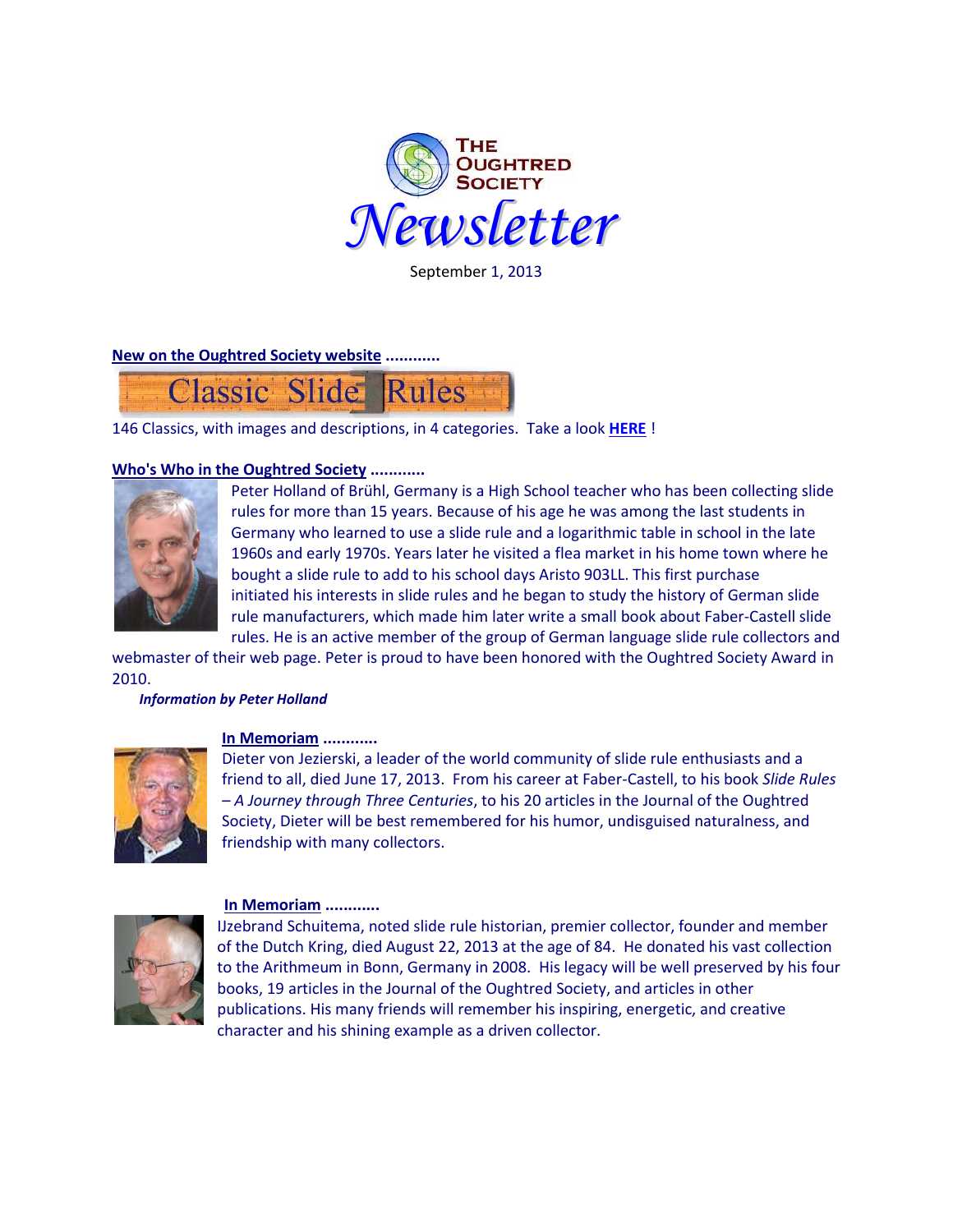### **Advance list of articles for 2014 Journals ............**

- *- B47 Slide Rule* by Bill Robinson
- *- Chisel Cursors* by Clay Castleberry
- *- Clark & Company* by Tom Wyman
- *- Combined Slide Rules* by Panagiotis Venetsianos
- *- HP Commemorative Calculators* by Otto van Poelje
- *Moinot's Stadia* by Richard Hughes
- *- Paper Excise Rule* by Tom Wyman
- *- Station Pointer* by Robert Sauer
- *- UNIS – France: A collective Trade Mark* by Panagiotis Venetsianos
- *- Writing - My Take* by Tom Wyman

# **President's Corner ............** *by Bob De Cesaris*



This is the first brief quarterly Newsletter update to our members on key upcoming OS activities and calculating instruments tidbits that members may find interesting. Next up, **IM2013** from **Oct 11-13** at the Technical University of Berlin, Germany. Please see the IM2013 Registration Website under **[OS Calendar of Events.](http://www.oughtred.org/)** Dick Rose, with help from Ted Hume and Bill Robinson, has been dong an outstanding job planning ou[r 2014](http://www.oughtred.org/meets.shtml)  [Winter Meeting](http://www.oughtred.org/meets.shtml) for March 1 at the Atomic Testing Museum in Las Vegas, reaching out

to UNLV faculty and students and other sources to generate additional interest.



Finally, a slide rule tidbit **......** Recently discovered is clear evidence that K&E refurbished their Thacher Calculators --- a very clearly Thacher slide rule, Model 4012, serial no. 43. K&E used Model 1740/1741 designations for all Thachers up to approx. serial no.1000 (1899 catalog) and then moved to Model 4012/4013 at the turn of the century (1901 catalog). This early example exhibits beautiful, very clean scales, still shows the tack hole from the early metal serial number

tag, but the base clearly identifies the rule as Model 4012 with the very early serial number 43! The obvious explanation is that this early rule was refurbished at some time in the 20th century and K&E used their updated wood base with the 4012 model designation.

#### **International Reports ............**

## *United Kingdom Slide Rule Circle* **......** *by Peter Hopp*



The latest, 14th edition, of the UKSRC Slide Rule Gazette, under the new editorial team of Rod Lovett and Peter Hopp, contains the usual 100 plus pages of slide rule, math instruments and collecting articles, will shortly be available for all to purchase. The summer has brought its normal collection of antiques and collectors fairs; it will be interesting to see what exciting finds have been made by our members when we have our

National meeting later in the autumn. And then of course we have the next International Meeting in Berlin coming up October 11-13.